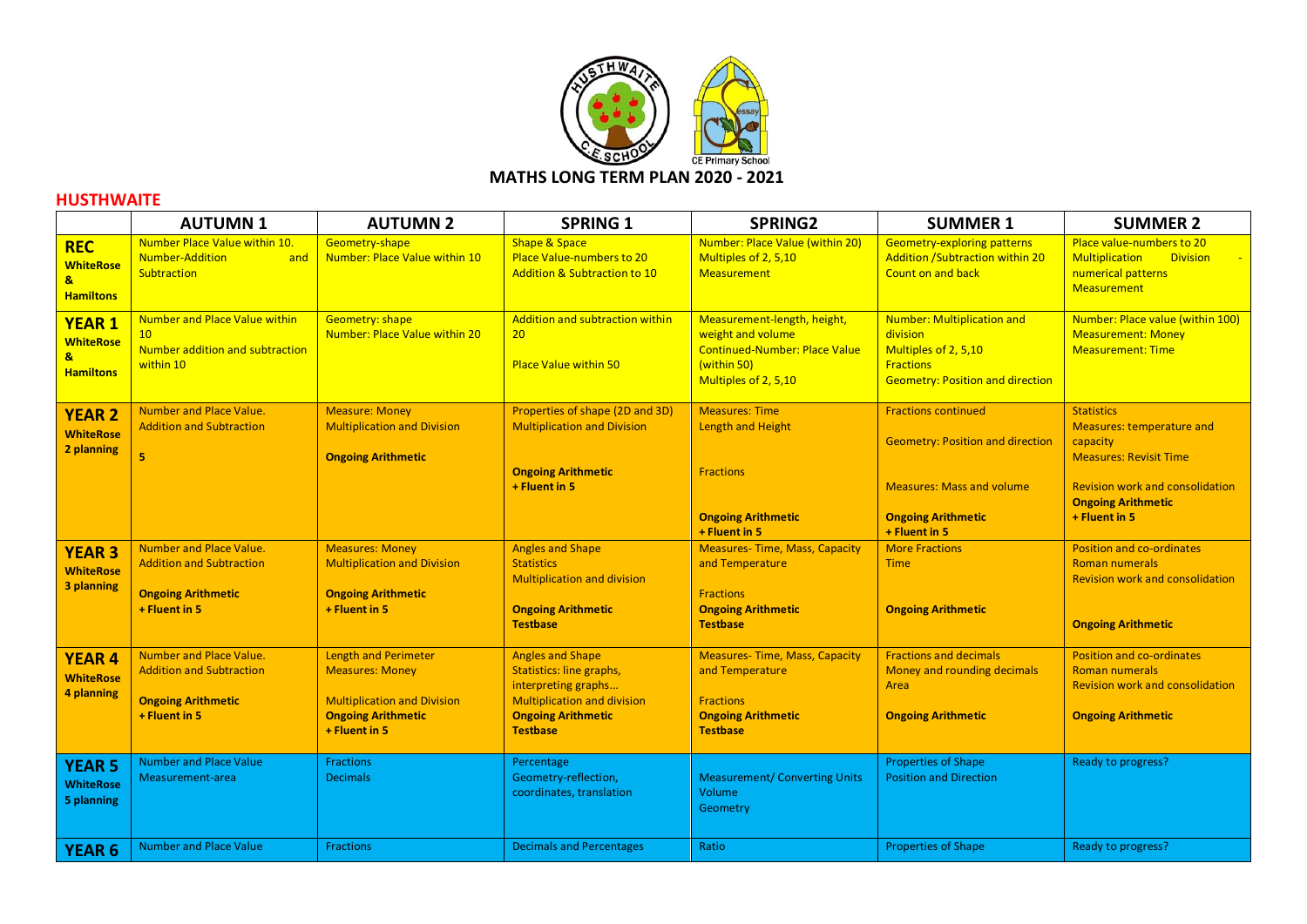| 6 planning | WhiteRose   Measurement-area | <b>Decimals</b> | Algebra | Measurement<br>Volume<br>Geometry | <b>Position and Direction</b> |  |
|------------|------------------------------|-----------------|---------|-----------------------------------|-------------------------------|--|
|            |                              |                 |         |                                   |                               |  |

## **SESSAY**

|                                                            | <b>AUTUMN1</b>                                                                                                        | <b>AUTUMN 2</b>                                                                                                      | <b>SPRING 1</b>                                                                                                                                                              | <b>SPRING2</b>                                                                                                                                                                 | <b>SUMMER 1</b>                                                                                                                                                      | <b>SUMMER 2</b>                                                                                                             |
|------------------------------------------------------------|-----------------------------------------------------------------------------------------------------------------------|----------------------------------------------------------------------------------------------------------------------|------------------------------------------------------------------------------------------------------------------------------------------------------------------------------|--------------------------------------------------------------------------------------------------------------------------------------------------------------------------------|----------------------------------------------------------------------------------------------------------------------------------------------------------------------|-----------------------------------------------------------------------------------------------------------------------------|
| <b>REC</b><br><b>WhiteRose</b>                             | <b>Number: Place Value within</b><br>10 <sup>1</sup><br><b>Number: Addition and</b><br><b>Subtraction (within 10)</b> | <b>Number: Place value and counting</b><br>to 10.<br>2D & 3D shape names                                             | <b>Number: Addition and</b><br><b>Subtraction (within 10)</b><br>Number: Place Value (within 20)                                                                             | Number: Place Value (within 20)<br>Multiples of 2, 5,10<br><b>Measurement</b>                                                                                                  | <b>Multiplication and Division</b><br><b>Fractions</b><br><b>Geometry- Position and Direction</b>                                                                    | Place Value to 20 and beyond<br><b>Measurement-Money</b><br><b>Measurement-Time</b>                                         |
| <b>YEAR 1</b><br><b>WhiteRose</b>                          | Number: Place Value (within<br>10)<br><b>Number: Addition and</b><br><b>Subtraction (within 10)</b>                   | Geometry: 2D + 3D shape<br>Number: Place Value (within 20)<br><b>Number: Addition and Subtraction</b><br>(within 20) | Number: Addition and<br><b>Subtraction (within 20)</b><br><b>Number: Place Value (within 50)</b>                                                                             | <b>Continued-Number: Place Value</b><br>(within 50)<br>Multiples of 2, 5,10<br>Measurement: Length/Height<br>Weight/Volume                                                     | <b>Multiplication and Division</b><br><b>Fractions</b><br><b>Geometry-Position and Direction</b>                                                                     | Number-Place Value within 100<br><b>Measurement-Money</b><br><b>Measurement-Time</b>                                        |
| <b>YEAR 2</b><br><b>WhiteRose</b><br>& Twiinkl             | <b>Number: Place value Number:</b><br><b>Addition and Subtraction</b><br><b>Ongoing Arithmetic</b><br>+ Fluent in 5   | <b>Measurement: Money</b><br><b>Number: Multiplication</b><br><b>Ongoing Arithmetic</b><br>+ Fluent in 5             | <b>Number: Multiplication and</b><br>division<br>Properties of 2D & symmetry<br><b>Properties of 3D shapes</b><br>(WR online))<br><b>Ongoing Arithmetic</b><br>+ Fluent in 5 | Measurement - length & height,<br>Time (WR online)<br>Volume and capacity, reading<br>scales<br>Re - visit Time (back in school)<br><b>Ongoing Arithmetic</b><br>+ Fluent in 5 |                                                                                                                                                                      |                                                                                                                             |
| <b>YEAR 3</b><br><b>WhiteRose</b>                          | Number: Place value Number:<br><b>Addition and Subtraction</b><br><b>Ongoing Arithmetic</b><br>+ Fluent in 5          | <b>Measurement: Money</b><br>Number: Multiplication and division<br><b>Ongoing Arithmetic</b><br>+ Fluent in 5       | Number: Multiplication and<br>division<br>Measurement - Time<br>(WR online)<br><b>Ongoing Arithmetic</b><br>+ Fluent in 5                                                    | Measurement: Length<br><b>Volume capacity</b><br><b>Mass</b><br>(WR online)<br><b>Ongoing Arithmetic</b><br>+ Fluent in 5                                                      | <b>Fractions Addition and</b><br>subtraction<br>Geometry and position<br><b>Statistics</b><br><b>Ongoing Arithmetic</b><br>+ Fluent in 5                             | <b>Multiplication and division</b><br>Measurement<br><b>Ongoing Arithmetic</b><br>+ Fluent in 5                             |
| <b>YEAR 4</b><br><b>WhiteRose</b>                          | Number: Place value Number:<br><b>Addition and Subtraction</b><br><b>Ongoing Arithmetic</b><br>+ Fluent in 5          | <b>Measurement: Money</b><br>Number: Multiplication and division<br><b>Ongoing Arithmetic</b><br>+ Fluent in 5       | Number: Multiplication and<br>division<br><b>Measurement: Time</b><br>Geometry<br>(WR online)<br><b>Ongoing Arithmetic</b><br>+ Fluent in 5                                  | Measurement: Length<br>Volume, capacity<br><b>Mass</b><br>(WR online)<br><b>Ongoing Arithmetic</b><br>+ Fluent in 5<br><b>Times table focus</b>                                | Fractions<br><b>Addition and subtraction</b><br>Geometry and position<br><b>Statistics</b><br><b>Ongoing Arithmetic</b><br>+ Fluent in 5<br><b>Times table focus</b> | <b>Multiplication and division</b><br>Measurement<br><b>Ongoing Arithmetic</b><br>+ Fluent in 5<br><b>Times table focus</b> |
| <b>YEAR 5</b><br><b>WhiteRose</b><br>5/6 mixed<br>planning | Number and place value<br><b>Calculations</b><br><b>Ongoing Mental maths x3 per</b><br>wk<br><b>TT rockstars</b>      | <b>Fractions</b><br>Shape & angles<br><b>Ongoing Mental maths x3 per wk</b><br><b>TT</b> rockstars                   | <b>Fractions</b><br><b>Measurement (WR online)</b><br><b>Mental maths weekly</b><br><b>Times Tables weekly</b>                                                               | <b>Fractions</b><br>Measurement (WR online)<br><b>Mental maths weekly</b><br><b>Times Tables weekly</b>                                                                        |                                                                                                                                                                      |                                                                                                                             |